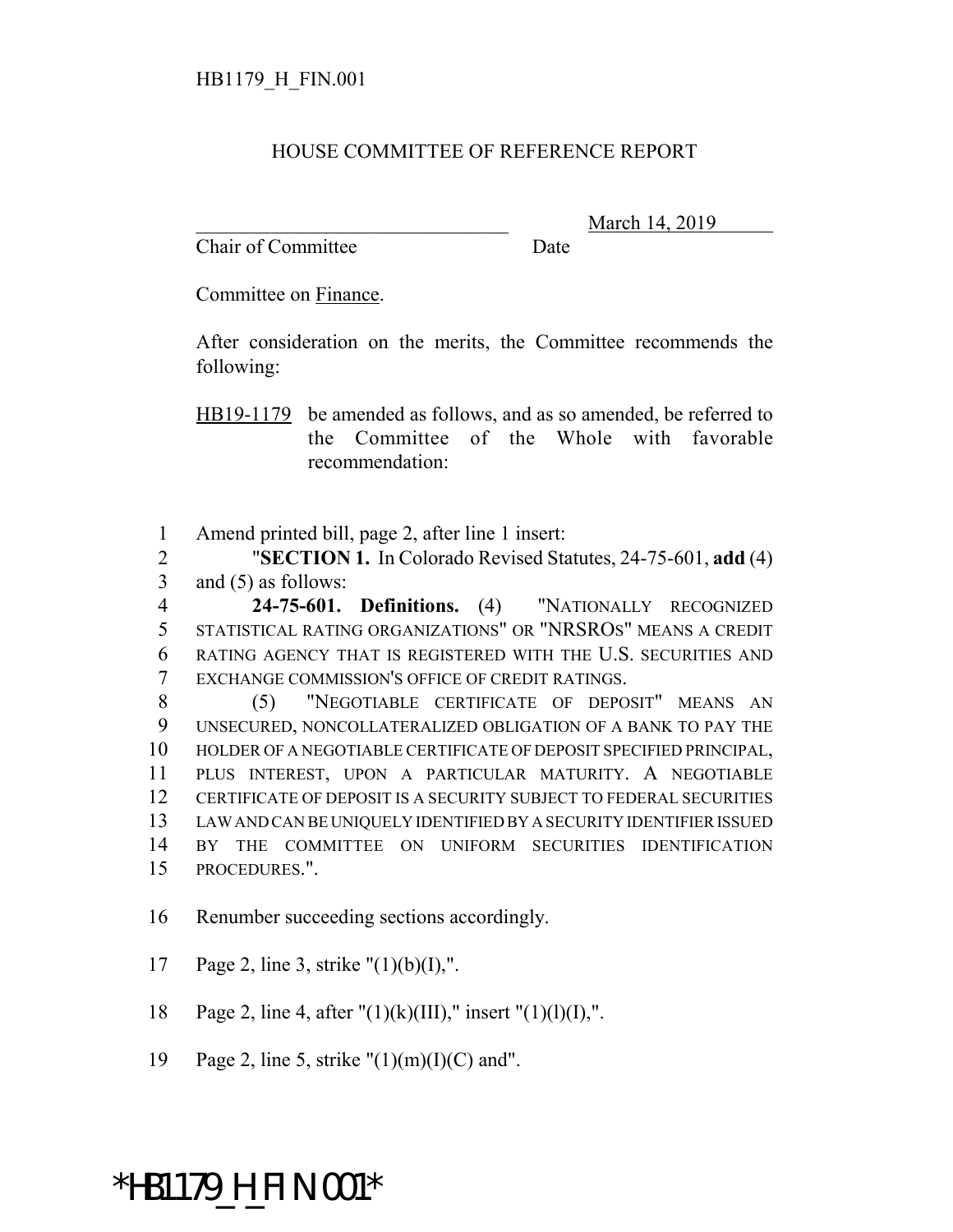- Page 2, strike lines 8 through 20.
- Page 3, strike lines 1 through 3.

 Page 4, line 12, after "funds." insert "THE FUND MUST HAVE AN INVESTMENT POLICY OR OBJECTIVE WHICH SEEKS TO MAINTAIN A STABLE NET ASSET VALUE OF ONE DOLLAR PER SHARE.".

Page 4, after line 23 insert:

 "(l) (I) Any guaranteed investment contract, guaranteed interest contract, annuity contract, or funding agreement if, at the time the contract or agreement is entered into, the long-term credit rating, financial obligations rating, claims paying ability rating, or financial strength rating of the party, or of the guarantor of the party, with whom the public entity enters the contract or agreement is, at the time of issuance, rated in one 13 of the two highest rating categories by two or more nationally recognized 14 statistical rating organizations NRSROS.".

 Page 4, line 27, strike "nationally recognized statistical ratings organizations," and substitute "nationally recognized statistical ratings organizations NRSROS,".

- Page 5, strike lines 2 through 6.
- Page 5, line 11, strike "LIMITATIONS" and substitute "PROTECTIONS".
- Page 5, line 12, strike "TITLE 11." and substitute "TITLE 11, OR INSURED 21 BY THE FEDERAL DEPOSIT INSURANCE CORPORATION."
- Page 5, strike lines 20 through 25 and substitute:

23 "(I) Established by reference to the rate on a United States 24 treasury security with a maturity of one year or less or to the United States 25 dollar London interbank offer rate of one year or less maturity, or to THE SECURED OVERNIGHT FINANCING RATE, THE FEDERAL FUNDS RATE, OR 27 OTHER REFERENCE RATES WHICH ARE SIMILAR TO THE UNITED STATES DOLLAR LONDON INTERBANK OFFER RATE, THE SECURED OVERNIGHT FINANCING RATE, THE FEDERAL FUNDS RATE, the cost of funds index, or the prime rate as published by the federal reserve; and".

Strike "organizations" and substitute "organizations NRSROS" on: **Page**

\*HB1179\_H\_FIN.001\* -2-